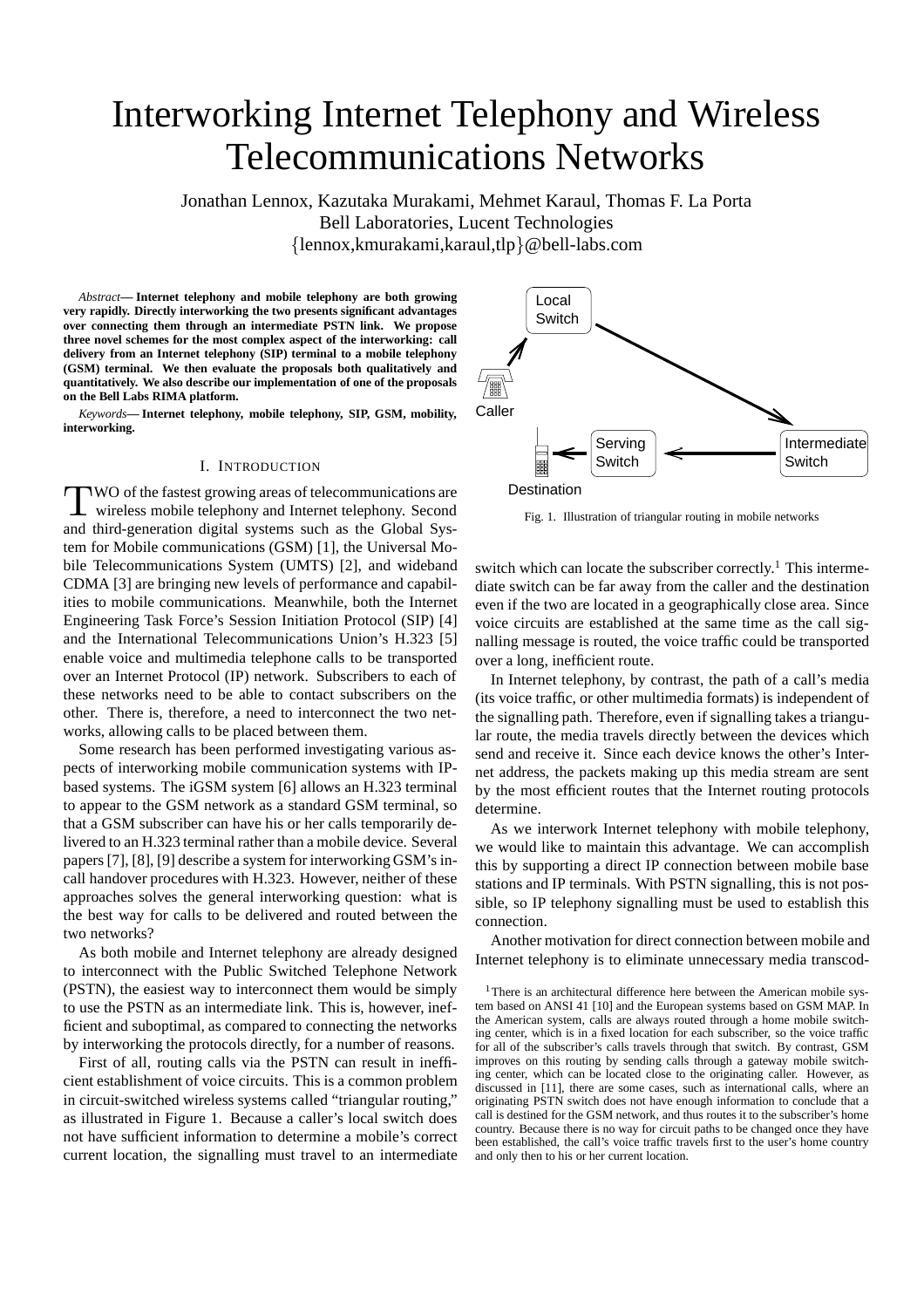ing. The Real-Time Transport Protocol (RTP) [12], the media transport protocol common to both H.323 and SIP, can transport almost any publicly-defined media encoding [13]. Most notably, the GSM 06.10 encoding [14] is implemented by many clients. If a GSM mobile device talks to an RTP-capable Internet telephone with an intermediate PSTN leg, the media channel would have to be converted from GSM 06.10 over the air, to uncompressed ( $\mu$ -law or a-law) audio over a PSTN trunk, and then again (likely) to some compressed format over the RTP media channel. The degradation of sound quality from multiple codecs in tandem is well known, and multiple conversions induce unnecessary computation. A direct media channel between a base station and an IP endpoint allows, by contrast, communication directly using the GSM 06.10 encoding without any intermediate transcodings.

Finally, on a broader scale, an integrated architecture supporting Internet and mobile telephony will evolve naturally with the expected telecommunications architectures of the future. Thirdgeneration wireless protocols will support wireless Internet access from mobile devices. New architectures such as RIMA [15] for Mobile Switching Centers (MSCs) are using IP-based networks for communications between MSCs and base stations. In the fixed network, meanwhile, IP telephony is increasingly becoming the long-haul transport of choice even for calls that originate in the PSTN. The direct connection between Internet telephony and mobile networks takes advantage of all these changes in architecture and allows us to build on them for the future.

In this paper, we will consider the issue of how to interwork Internet telephony and mobile telecommunications, such that all the issues discussed above are resolved. For concreteness, we will illustrate our architecture using SIP for Internet telephony and GSM for mobile telephony.

The rest of the paper is structured as follows. Section II gives an architectural background on the mobility and call delivery mechanisms of GSM and SIP, to provide a basis for the following discussions. Section III proposes three different approaches to interworking GSM and SIP. Section IV provides mathematical and numerical analyses of the three proposals. In Section V, we discuss our implementation, and we finish with some conclusions in Section VI.

#### II. BACKGROUND

In this section we review the mobility and call delivery mechanisms of GSM and of SIP.

#### *GSM Mobility and Call Delivery*

Some of the elements of a GSM network are illustrated in Figure 2. The MSC is a switching and control system in a wireless network. The MSC controlling the service area where a mobile is currently located is called its serving MSC. It routes calls to and from all the mobile devices within a certain serving area, and maintains call state for them. Associated with the serving MSC is a Visitor Location Register (VLR), a database which stores information about mobile devices in its serving area. (For the purposes of this paper we assume the predominant configuration in which the serving MSC and VLR are co-located.) Elsewhere in the fixed network we can find two other classes of entities. A Home Location Register (HLR) maintains profile

information about a subscriber and keeps track of his or her current location. A gateway MSC directs calls from the PSTN into the mobile access network.



Fig. 2. Elements of a GSM Network

When a GSM mobile device first powers up or enters the serving area of a new serving MSC, it transmits a unique identification code, its International Mobile Subscriber Identity (IMSI) to the MSC. From the IMSI, the serving MSC determines the mobile's HLR and informs this HLR of the mobile's current location using the GSM Mobile Application Part (GSM MAP) protocol. The HLR stores this information and responds with profile data for the subscriber.

When a call is placed to a mobile subscriber, the public telephone network determines from the telephone number called (the Mobile Station ISDN number, or MSISDN) that the call is destined for a mobile telephone. The call is then directed to an appropriate gateway MSC. Call delivery from the gateway MSC is performed in two phases. In the first phase, the gateway MSC obtains a temporary routing number called a Mobile Station Routing Number (MSRN) in order to route the call to the serving MSC. For this purpose, the gateway MSC first locates the subscriber's HLR based on the MSISDN and requests routing information from it using GSM MAP. The HLR then contacts the VLR at the serving MSC. The VLR returns an MSRN that the HLR forwards to the gateway MSC. In the second phase, the gateway MSC routes the call to the serving MSC using the standard ISDN User Part (ISUP) protocol of the PSTN.

The MSRN is a temporarily assigned number which is allocated at the time the HLR contacts the VLR; it is valid only until the associated call is set up, and it is then recycled. This dynamic allocation of an MSRN is required because ISUP messages can only be directed to standard telephone numbers, and the quantity of these that can be allocated to a given serving MSC is limited. This has some costs, however, in the time needed to set up a call, as the serving MSC must be contacted twice during call setup.

When a subscriber moves from one location to another while a call is in progress, two possible scenarios result: intra-MSC or inter-MSC handovers. An intra-MSC handover occurs when a subscriber moves between the serving areas of two base stations controlled by the same serving MSC. In this case, the serving MSC simply redirects the destination of the media traffic. No signalling is necessary over the PSTN or GSM MAP. An inter-MSC handover, on the other hand, occurs when the subscriber moves from one serving MSC's area to another. The old serving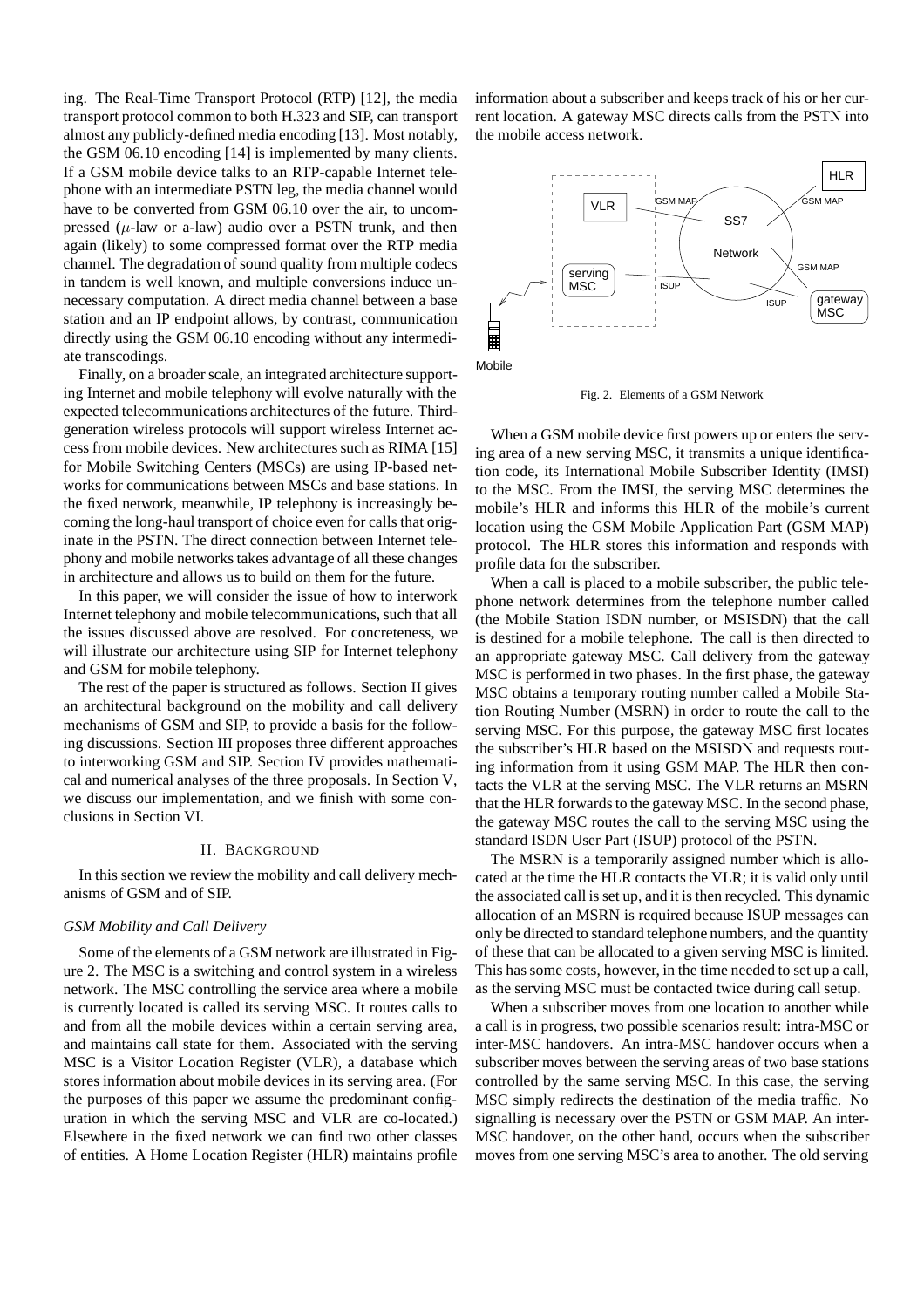TABLE I ANALOGOUS ENTITIES IN SIP AND GSM

| <b>GSM</b>    | SIP                        |
|---------------|----------------------------|
| HL R          | Registrar                  |
| Gateway MSC   | Home proxy server          |
| Serving MSC   | End system (for REGISTER)  |
| <b>MSISDN</b> | User address (in INVITE)   |
| <b>IMSI</b>   | User address (in REGISTER) |
| <b>MSRN</b>   | Device address             |

MSC contacts the new one in order to extend the call's media circuit over the PSTN. The old serving MSC then acts as an "anchor" for both signalling and voice traffic for the duration of the call.

All of the globally-significant numbers used by the GSM system — in particular, for the purposes of this paper, the MSRN, and the identifying number of the MSCs, in addition to the MSISDN — have the form of standard E.164 [16] international telephone numbers. Therefore they can be used to route requests in Signalling System no. 7 (SS7), the telephone system's signalling transport network.

#### *SIP Mobility and Call Delivery*

Architecturally, a pure SIP network (illustrated in Figure 3) is rather simpler than a GSM network, as it is significantly more homogeneous and much of the work takes place at the network layer, not the application layer. All devices communicate using IP, and all signalling occurs with SIP. Although many of the specific details are different, mobility in a SIP environment is conceptually similar to that of GSM. Table I lists some analogous entities in GSM and SIP networks.



Fig. 3. Elements of a SIP network

There are two significant architectural differences between mobility in SIP and GSM. First of all, a SIP network does not have an intermediate device analogous to the serving MSC. Instead, end systems contact their registrars directly. Second, in SIP a two-phase process is not needed to contact the device during call establishment.

When a SIP subscriber becomes reachable at a new network address (either because she is using a new network device or because her device has obtained a new IP address through a mobility mechanism), the SIP device sends a SIP REGISTER to the user's registrar to inform it of the new contact location. This registration is then valid for only a limited period of time. Because end systems are assumed not to be totally reliable, registration information must be refreshed periodically (typically, once per hour) to ensure that a device has not disappeared before it could successfully de-register itself.

Unlike systems that use traditional telephone-network numbering plans, addresses in SIP are based on a "user@domain" format, similar to that of e-mail addresses. Any domain can, therefore, freely create an essentially unlimited number of addresses for itself. For the purposes of this discussion, it is useful to consider two types of addresses — "user addresses," analogous to an MSISDN number, to which external calls are placed, and "device addresses," roughly comparable to a non-transient MSRN. A device can create a temporary address for itself and have it persist for any period it wishes.

When a SIP call is placed to a subscriber's user address, a SIP INVITE message is directed to a proxy server in the domain serving this address. The proxy server consults the recipient's registrar and obtains his or her current device address. The proxy server then forwards the INVITE message directly to the device. Because the device address is not transient, the twostage process used by GSM is not necessary. Once the call is established, media flows directly between the endpoints of the call, independently of the path the signalling has taken.

Though not explicitly defined as part of the basic SIP specification, in-call handover mobility is also possible within SIP. A mechanism for an environment based entirely on SIP, with mobile devices which have an Internet presence, is described in [17]. This mechanism does not use Mobile IP, as it suffers from a similar triangular routing issue as does circuit switching, and its handovers can be slow. Instead, it exploits SIP's in-call media renegotiation capabilities to alter the Internet address to which media is sent, once a device obtains a new visiting address through the standard mobile IP means. Therefore, Internet telephony calls can send their media streams to mobile devices' visiting addresses directly, rather than forcing them to be sent to the home addresses and then relayed by a home agent as in mobile IP.

#### III. ARCHITECTURE

In this section we describe our proposals for interworking SIP and GSM networks. In our design GSM mobile devices and their air interfaces and protocols are assumed to be unmodified. They use standard GSM access signalling protocols and GSM 06.10 media atop the standard underlying framing and radio protocols. Some GSM entities within the fixed part of the network, however, are upgraded to have Internet presences in addition to their standard GSM MAP and ISUP interfaces. Serving MSCs send and receive RTP packets and SIP signalling. In some of the proposals other GSM fixed entities, such as HLRs, have Internet presences as well. These entities still communicate with each other using GSM MAP and other SS7 signalling protocols, however.<sup>2</sup>

There are three primary issues to consider when addressing this interworking: how calls may be placed from SIP to GSM,

<sup>&</sup>lt;sup>2</sup>It is possible that this SS7 signalling itself takes place over an IP network, using mechanisms such as the Stream Control Transmission Protocol (SCTP) [18], currently in development.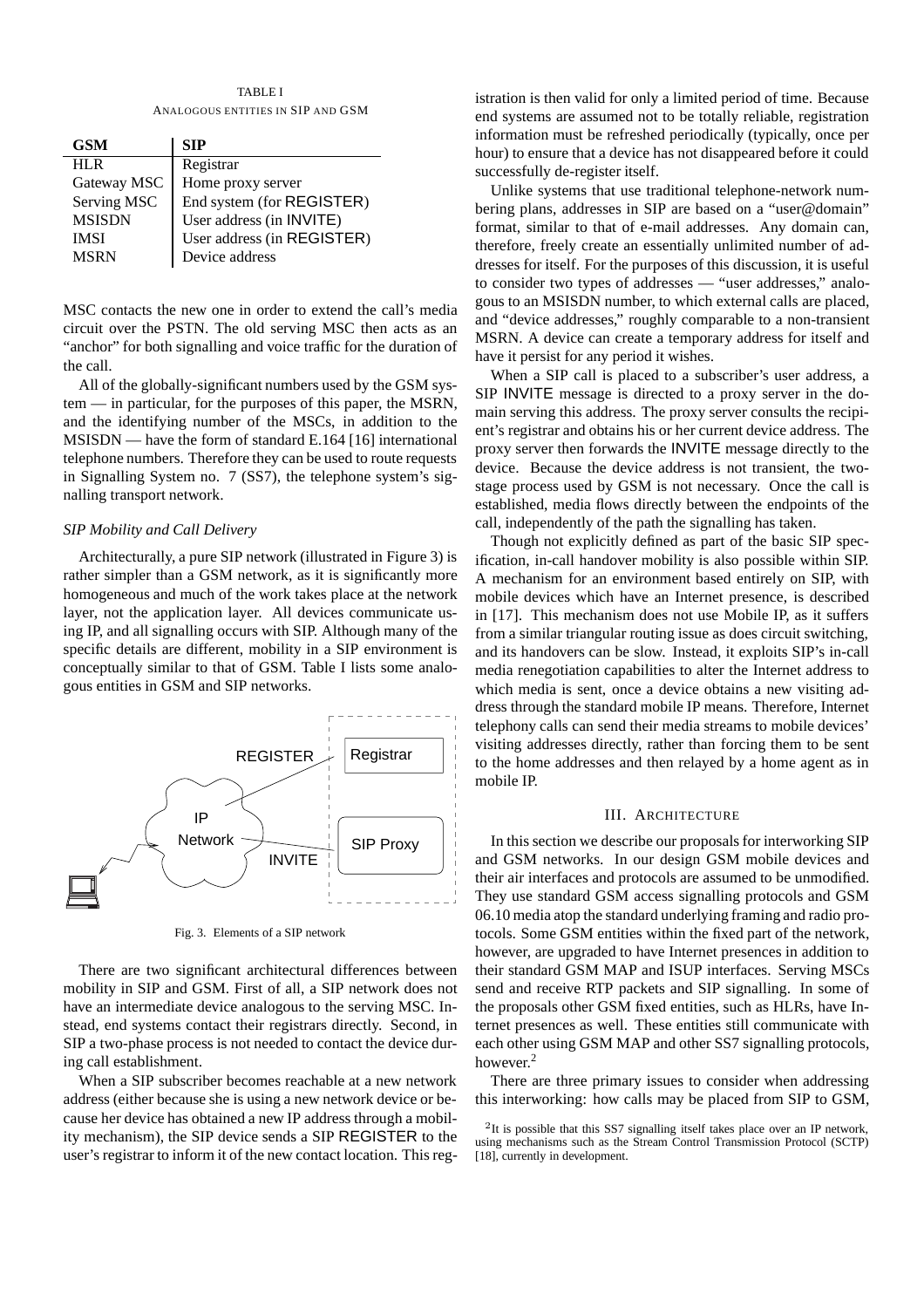how they may be placed from GSM to SIP, and how in-call mobility (handovers) are handled. The second and third of these points are relatively straightforward, and we will address them first. The first one is more challenging and represents the main focus of this paper.

#### *SIP/GSM Interworking: Calls from GSM to SIP*

Calls originating from a GSM device and directed at a SIP subscriber are not, in principle, different from calls from the PSTN to a SIP subscriber. The primary issue when placing calls from a traditional telephone network to SIP is that traditional telephones can typically only dial telephone numbers, whereas SIP addresses are of a more general form, based roughly on email addresses, which cannot be dialed on a keypad. Work is ongoing to resolve this problem, but the currently envisioned solution is to use a distributed database based atop the domain name system, known as "Enum," [19] which can take an E.164 international telephone address and return a SIP universal resource locator. For example, the E.164 number +1 732 332 6063 could be resolved to the SIP URI 'sip:lennox@bell-labs.com'.

Since globally significant GSM numbers take the form of E.164 numbers, several of the proposals below use Enum-style globally distributed databases in order to locate Internet servers corresponding to these addresses. However, for such databases it would not be desirable to use the actual global Enum domain, for security reasons.

#### *SIP/GSM Interworking: In-Call Handover*

As explained earlier, there are two categories of in-call handover: intra-MSC and inter-MSC. Intra-MSC handover does not need to be treated specially for SIP-GSM interworking. Because this happens between the serving MSC and the base stations, the network beyond the serving MSC is not affected. As an optimization, however, a serving MSC could use different IP addresses corresponding to different base stations under its control. In this case, a mechanism for SIP mobility as described before could be used to change the media endpoint address in mid-call.

Inter-MSC handover does affect SIP-GSM interworking, and remains for future study. We anticipate that a mechanism similar to that of [9], as described in the introduction, could be adapted to SIP for this purpose.

#### *SIP/GSM Interworking: Mobile-Terminated Calls*

The most complex point of SIP/GSM interworking is the means by which a SIP call can be placed to a GSM device. As discussed in the introduction, it is desirable to set up media streams directly between the calling party and the serving MSC. In order to accomplish this, SIP signalling must travel all the way to the serving MSC, as only the serving MSC will know the necessary IP address, port assignment conventions, and media characteristics.

We propose three methods as to how SIP devices can determine the current MSC at which a GSM device is registered. These have various trade-offs in terms of complexity, amount of signalling traffic, and call setup delay.

#### Proposal 1: modified registration

Our first proposal is to enhance a serving MSC's registration behavior. The basic idea is that a serving MSC registers not only with the subscriber's HLR, but also with a "Home SIP Registrar." This registrar maintains mobile location information for SIP calls.

The principal complexity with this technique lies in how the serving MSC locates the SIP registrar. Our proposal, illustrated in Figure 4, is to use a variant of the Enum database described above. Once the serving MSC has performed a GSM registration for a mobile device, it knows the mobile's MSISDN number. From this information, an Enum database is consulted to determine the address of the device's home SIP registrar, and the serving MSC performs a standard SIP registration on behalf of the device. A SIP call placed to the device then uses standard SIP procedures.

Because of authentication needs, this proposal uses either eight or ten GSM MAP messages (depending on whether authentication keys are still valid at the VLR) and six DNS messages per initial registration, and four SIP messages per initial or refreshed registration. Call setup requires a single SIP message and four DNS messages, though some DNS queries may be cached.



Fig. 4. Registration procedure for proposal 1

Compared to our other proposals, this proposal has two primary advantages. First, the only changes to the existing infrastructure are the modifications in the serving MSC and the addition of a variant Enum database to find registrars. Neither the SIP registrar and proxy server, nor the GSM HLR and gateway MSC, need to be altered. Second, because the complexity of the proposal occurs only in registration, call setup shares the singlelookup efficiency of SIP and is therefore relatively fast.

The disadvantages of this proposal, however, also arise due to the separation of the two registration databases. First, once a system requires the maintenance of two separate databases with rather incomparable data, the possibility arises that the information in the databases becomes inconsistent due to errors or partial system failure. This is especially true because of the differing semantics of SIP and GSM registrations — GSM registra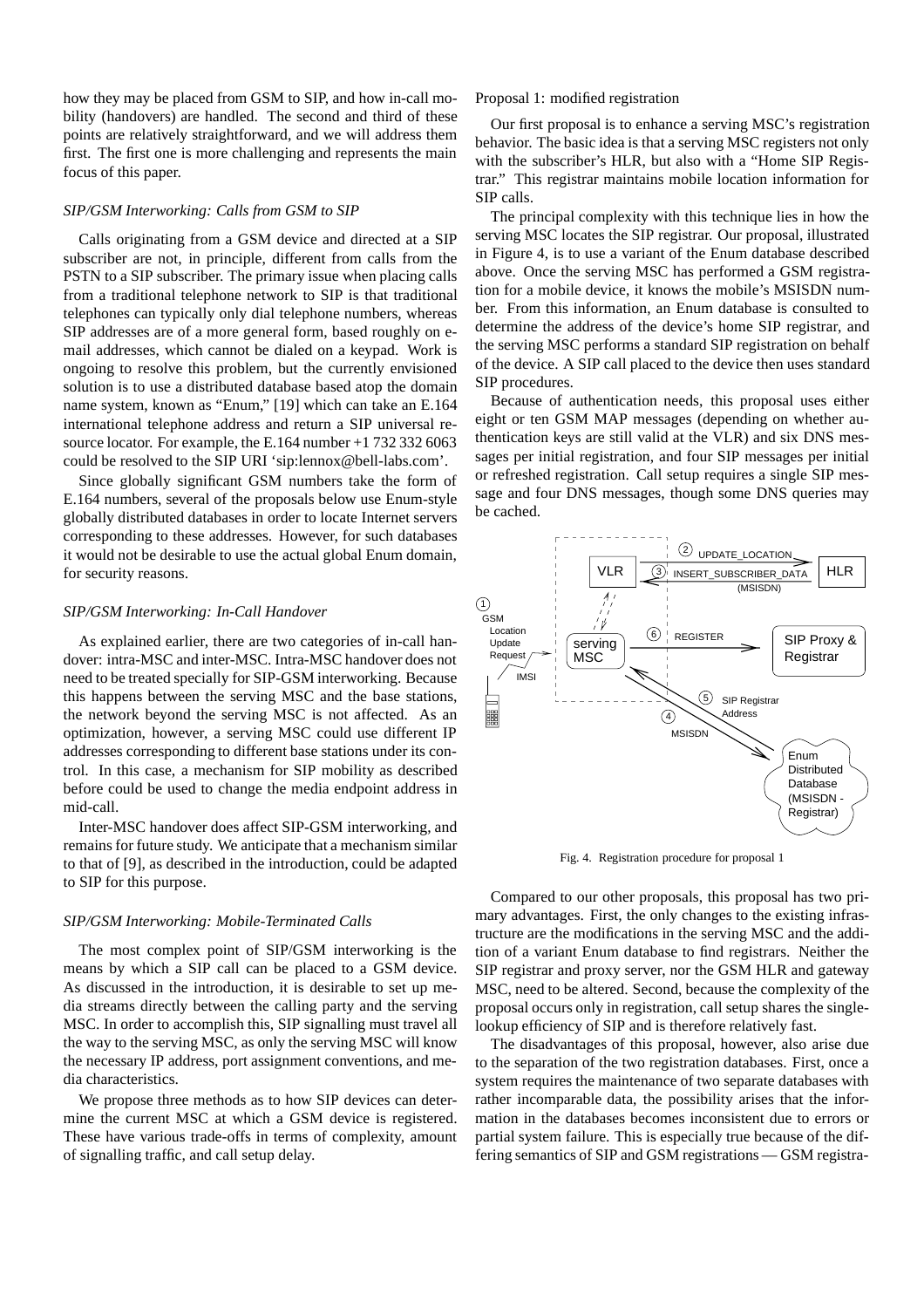tions persist until explicitly removed, whereas SIP registrations have a timeout period and must be refreshed by the registering entity. Furthermore, when mobility rates are low, the dual registration procedure imposes significantly more signalling overhead than GSM registration alone, since SIP registrations must be refreshed frequently.

#### Proposal 2: modified call setup

By contrast, our second proposal does not modify the GSM registration procedure. Instead, it adds complexity to the call setup procedure. Essentially it adapts the GSM call setup to SIP. This is illustrated in Figure 5. When a SIP call is placed to a GSM user, the user's home SIP proxy server determines the MSISDN corresponding to the SIP user address, and queries the GSM HLR for an MSRN. The HLR obtains this through the normal GSM procedure of requesting it from the serving MSC's VLR. The SIP proxy server then performs an Enum lookup on this MSRN, and obtains a SIP address at the serving MSC to which the SIP INVITE message is then sent.

This approach uses either eight or ten MAP messages, as with standard GSM, for registration, and four MAP messages, six DNS messages, and one SIP message for a call setup.



Fig. 5. Call setup procedure for proposal 2

Because this proposal does not modify the GSM registration database, it has several advantages over the previous proposal. Specifically, there is no possibility for data to become inconsistent, and the overhead of registration is as low as it is for standard GSM. However, both the signalling load and the call setup delay are high, as call setup now involves a *triple*-phase query: a GSM MAP query for the MSRN, an Enum lookup for the SIP device address, and finally the actual call initiation. Additionally, we have a new requirement that the SIP proxy server and the HLR need to be able to communicate with each other. This imposes additional complexity in both these devices, as it requires new protocols or interfaces.

#### Proposal 3: modified HLR

Our final proposal is to modify the GSM HLR. In this proposal, the serving MSC registers the mobile at the HLR through standard GSM means. The HLR then has the responsibility to determe the mobile's SIP device address at the serving MSC.

The overall registration procedure for this proposal is illustrated in Figure 6. When a serving MSC communicates with an HLR, the HLR is informed of the serving MSC's address, which, as mentioned earlier, is an E.164 number. The HLR performs a query to a specialized Enum database to obtain the name of the serving MSC's SIP domain, based on the serving MSC's address. While the previous two proposals treat the SIP device address as an opaque unit of information whose structure is known only to the serving MSC, this proposal takes advantage of its structure.



Fig. 6. Registration procedure for proposal 3

Figure 7 shows how a SIP call is placed. The SIP proxy server queries the HLR for a SIP address and the HLR returns an address of the form "MSISDN@hostname.of.serving.MSC" to which the SIP proxy then sends the call. This proposal uses either eight or ten MAP messages, and two DNS messages, for registration, and four DNS messages and one SIP message for call setup.



Fig. 7. Call setup procedure for proposal 3

This approach has the advantage that its overhead is relatively low for registration and quite low for call setup. The time requirements for call setup are similarly low. It does, however, require invasive modifications of HLRs. Additionally, the SIP proxy server and the HLR must be co-located, or else they must also have a protocol defined to interface them.

#### IV. ANALYSIS

Two important criteria for evaluating the signalling performance of these three proposals for interworking SIP and GSM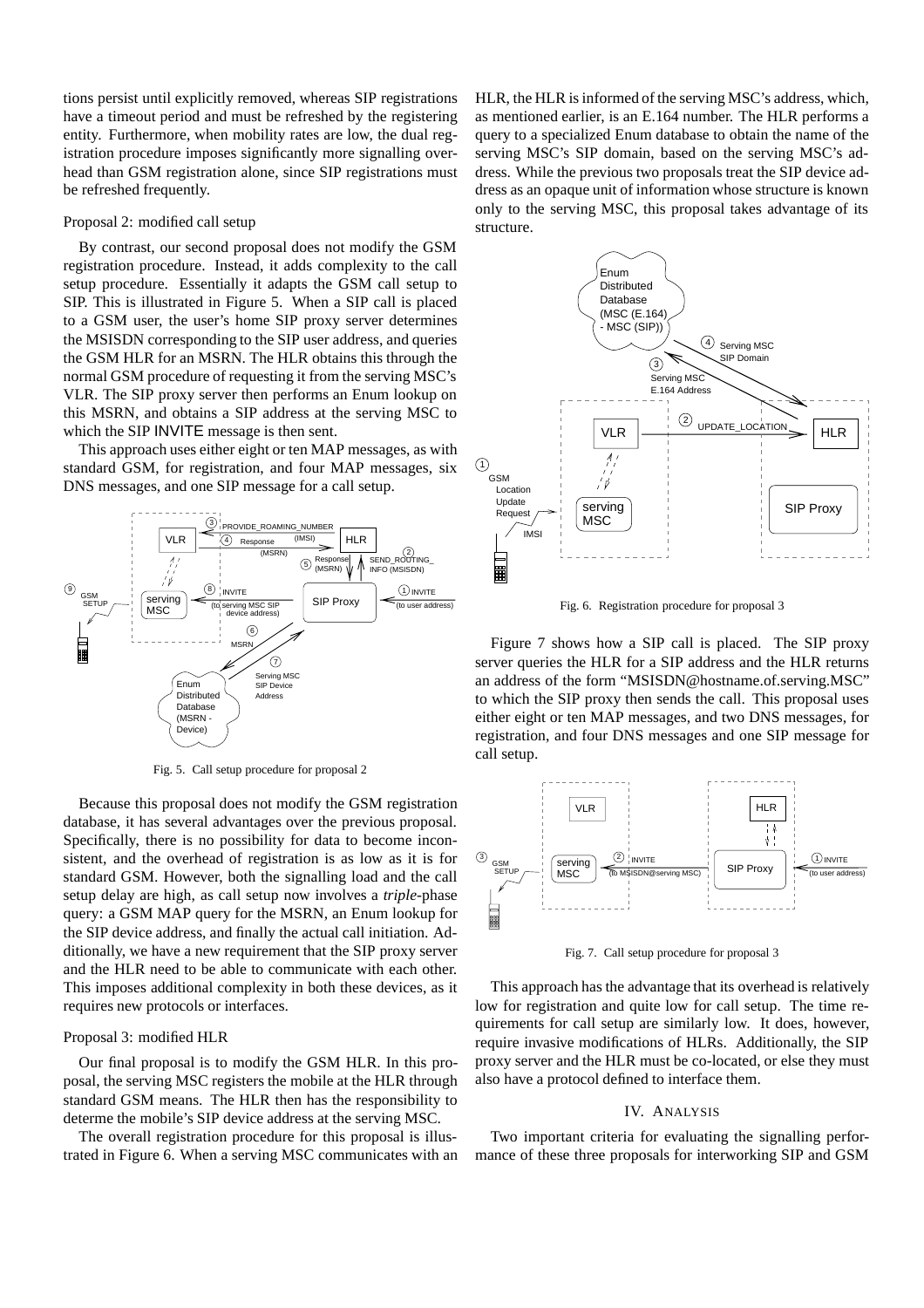#### TABLE II MESSAGE WEIGHTS

| Symbol         | <b>Parameter</b>        | Value |
|----------------|-------------------------|-------|
| $w_{\rm sin}$  | Weight of a SIP message | 1.0   |
| $w_{\rm{dns}}$ | Weight of a DNS message | 0.5   |
| $w_{\rm map}$  | Weight of a MAP message | 1.5   |

# TABLE III

#### MOBILITY PARAMETERS

| <b>Symbol</b>             | <b>Parameter</b>                    | Value                                    |
|---------------------------|-------------------------------------|------------------------------------------|
| $r_{\rm in}, r_{\rm out}$ | Rate of call delivery / origination | variable                                 |
| $r_{\rm bc}$              | Average boundary crossing rate      | variable                                 |
| $P_t(t)$                  | Boundary crossing rate prob.        | $e^{-r_{\rm bc}t}$                       |
|                           | distribution ( $P(t_0 \geq t)$ )    |                                          |
| S                         | Call / mobility ratio               | $r_{\rm out}+r_{\rm in}$<br>$r_{\rm bc}$ |
| $P_{\rm nr}$              | Prob. that a device is new to       | 50%                                      |
|                           | a serving MSC                       |                                          |
| $P_{\rm ur}$              | Prob. that a device has a unique    | 20%                                      |
|                           | registrar at its serving MSC        |                                          |
| $P_{\rm us}$              | Prob. that a device has a unique    | 20%                                      |
|                           | serving MSC at its HLR/registrar    |                                          |

are signalling load and call setup delay. A detailed study of call setup delay remains for future investigation. In this paper we focus on performance in terms of signalling load.

Each of the proposals involves the use of several different protocols, in varying ratios. In order to compare total signalling load imposed by each protocol, we assigned signalling messages of each protocol a weight. The default values of these weights are listed in Table II. We discuss the effect of these weights on the total signalling load in our sensitivity analysis later in this section.

Tables III and IV list the parameters for our model. We assume equal rates of call delivery  $r_{\text{in}}$  and  $r_{\text{out}}$ , as is commonly observed in European settings. We assign an exponential distribution to the probability  $P_t(t)$  that a mobile remains in a particular MSC's serving area for longer than time  $t$ . DNS caching was accounted for by assigning the probabilities  $P_{\text{nr}}, P_{\text{ur}},$  and  $P_{\text{ns}}$  to the likelihood that particular DNS queries have been performed recently, within the DNS time-to-live period.

Table V shows the equations for the weighted signalling loads for registration and call establishment in each proposal. These equations are based on the packet counts for each proposal in Section III.

Figure 8 graphs the total weighted signalling load (registration plus call setup costs) for each of the three proposals, as both the incoming call rate and the call / mobility ratio vary. The intersection line at which modified registration and modified call setup are equal is shown in bold.

From this graph, we can observe some general characteristics of the proposals' signalling load. First, the modified HLR proposal consistently has the lowest signalling load of the three, typically 20 – 30% less than the others. This corresponds to intuition, as it combines the "best" aspects of each of the other two proposals, unifying both an efficient registration and effi-

#### TABLE IV PROTOCOL PARAMETERS

| Symbol            | Parameter                          | Value            |
|-------------------|------------------------------------|------------------|
| $t_{\rm sip}$     | SIP registration refresh interval  | 3 hr             |
| $t_{\rm{dns}}$    | DNS cache time-to-live             | 24 <sub>hr</sub> |
| $c_{\text{auth}}$ | Number of pieces of authentication |                  |
|                   | data cached at VLR                 |                  |

TABLE V WEIGHTED PACKET COUNTS FOR EACH PROPOSAL

| Case                         | Formula                                                                          |  |
|------------------------------|----------------------------------------------------------------------------------|--|
| <b>Modified Registration</b> |                                                                                  |  |
| Registration                 | $r_{\rm bc}((8+2/c_{\rmauth}) w_{\rm map}+$                                      |  |
|                              | $(2P_{\rm nr}+4P_{\rm ur})\,w_{\rm dns}+$                                        |  |
|                              | $4(1+\sum_{i=1}^{\infty} P_t(it_{\rm sip})) w_{\rm sip})$                        |  |
| Call setup                   | $r_{\rm in}$ (4 $P_{\rm us}$ $w_{\rm dms}$ + 1 $w_{\rm sip}$ )                   |  |
| Modified Call Setup          |                                                                                  |  |
| Registration                 | $r_{\rm bc}$ (8 + 2/ $c_{\rmauth}$ ) $w_{\rm map}$                               |  |
| Call setup                   | $r_{\rm in}$ (4 $w_{\rm map}$ + 6 $P_{\rm us}$ $w_{\rm dms}$ + 1 $w_{\rm sip}$ ) |  |
| Modified HLR                 |                                                                                  |  |
| Registration                 | $r_{\rm bc}((8+2/c_{\rmauth}) w_{\rm map})$                                      |  |
|                              | $+2P_{us}w_{\rm{dns}}$                                                           |  |
| Call setup                   | $r_{\rm in}$ (4 $P_{\rm us}$ $w_{\rm dms}$ + 1 $w_{\rm sin}$ )                   |  |

cient call setup procedure.

Second, the relative signalling loads for the other two proposals depend on the values of the traffic parameters. Modified call setup is more efficient for a low incoming call rate or a low call / mobility ratio (i.e., fast mobility), while modified registration is more efficient when both parameters are high. A closer look at the equations in Table V reveals the reasons. Consider the relative efficiency of the two approaches for varying incoming call rates: modified call setup performs less well for high incoming call rates because its call setup procedure requires four additional GSM MAP messages and possibly two additional DNS messages compared to that of modified registration. Similarly,



Fig. 8. Weighted signalling load of the three proposals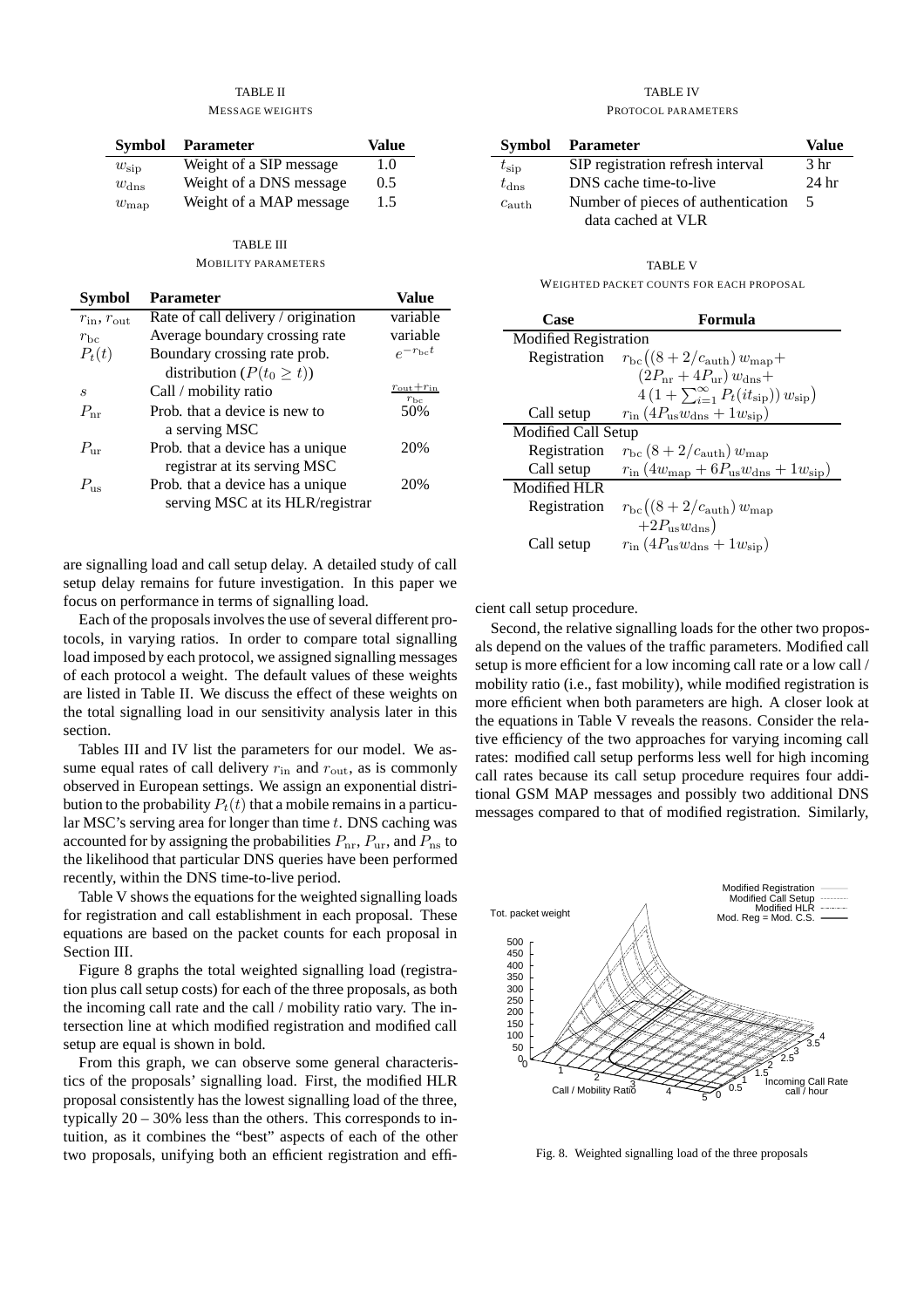modified call setup outperforms modified registration for low call / mobility ratios because the latter has higher registration message overhead due to dual registration and SIP registration soft-state.

In order to increase the confidence in the above results, we performed sensitivity analyses to validate our choice of various parameters.



Fig. 9. Line of Intersection: Mod. C.S. = Mod. Reg.  $(w_{\text{map}})$  varying)



Fig. 10. Line of Intersection: Mod. C.S. = Mod. Reg. ( $w_{\text{dns}}$  varying)

Sensitivity analyses for the weights assigned to MAP and DNS messages are shown in Figures 9 and 10, respectively. These graphs illustrate how, as the protocol weighting changes, the position of the intersection line in Figure 8 changes.

Figure 9 shows that as the weight assigned to the MAP protocol increases, the area in which modified registration is more efficient — the right-hand side of the graph, where call rate and call/mobility ratio are both high — increases as well. This fits with the intuitive understanding of the approaches, as modified registration uses fewer MAP messages than modified call setup. Similarly, Figure 10 shows that as the weight assigned to the DNS protocol increases, the area in which modified registration is more efficient shrinks slightly. This also fits with intuition, as modified registration uses more DNS packets. However, the total packet load is generally less sensitive to the weight assigned to DNS messages, which explains why the lines in Figure 10 are relatively close to each other.

The signalling load of the modified HLR proposal is always less than the other two. Thus, it is not shown in our sensitivity graphs. In regards to the other two protocols, though the crossover point moves as the weights assigned to the protocols vary, these sensitivity analyses show that the general shape of the graph, and therefore the conclusions we draw from it, do not change.



Fig. 11. Total weight of modified registration

Figure 11 shows the effect of various choices of values for the SIP registration timeout period. (This value only affects the modified registration proposal, as the other proposals do not use SIP registration.) The value for this parameter should be chosen so that the additional cost of SIP registration is relatively minor, that is, so that the graph has roughly flattened out. This optimal value therefore depends on the boundary crossing rate, but generally, a timeout of three hours is a good choice for most reasonable boundary crossing rates. This value can be larger than the standard value of one hour used by SIP, as serving MSCs can be assumed to be more reliable and available than regular SIP end systems.

#### V. IMPLEMENTATION

To prove the feasibility of our proposal, we implemented the modified call setup scheme atop the Enhanced Mobile Call Processing (EMCP) component of the Bell Labs Router for Integrated Mobile Access (RIMA) [15]. Figure 12 illustrates the overall architecture of this system. The modified call setup scheme was selected partly because it appears to be more applicable than modified registration scheme in the future mobile networks where a higher mobility rate is expected. It also requires substantially less modification to GSM equipment than the modified HLR scheme.

As opposed to traditional MSCs, RIMA is inherently IP based and uses packet networks for both transport and signalling. It is built on top of an IP router based network and is composed of a cluster of commodity processors and various gateways performing media conversion and transcoding. It supports standard circuit voice for wireless terminals like GSM phones and connects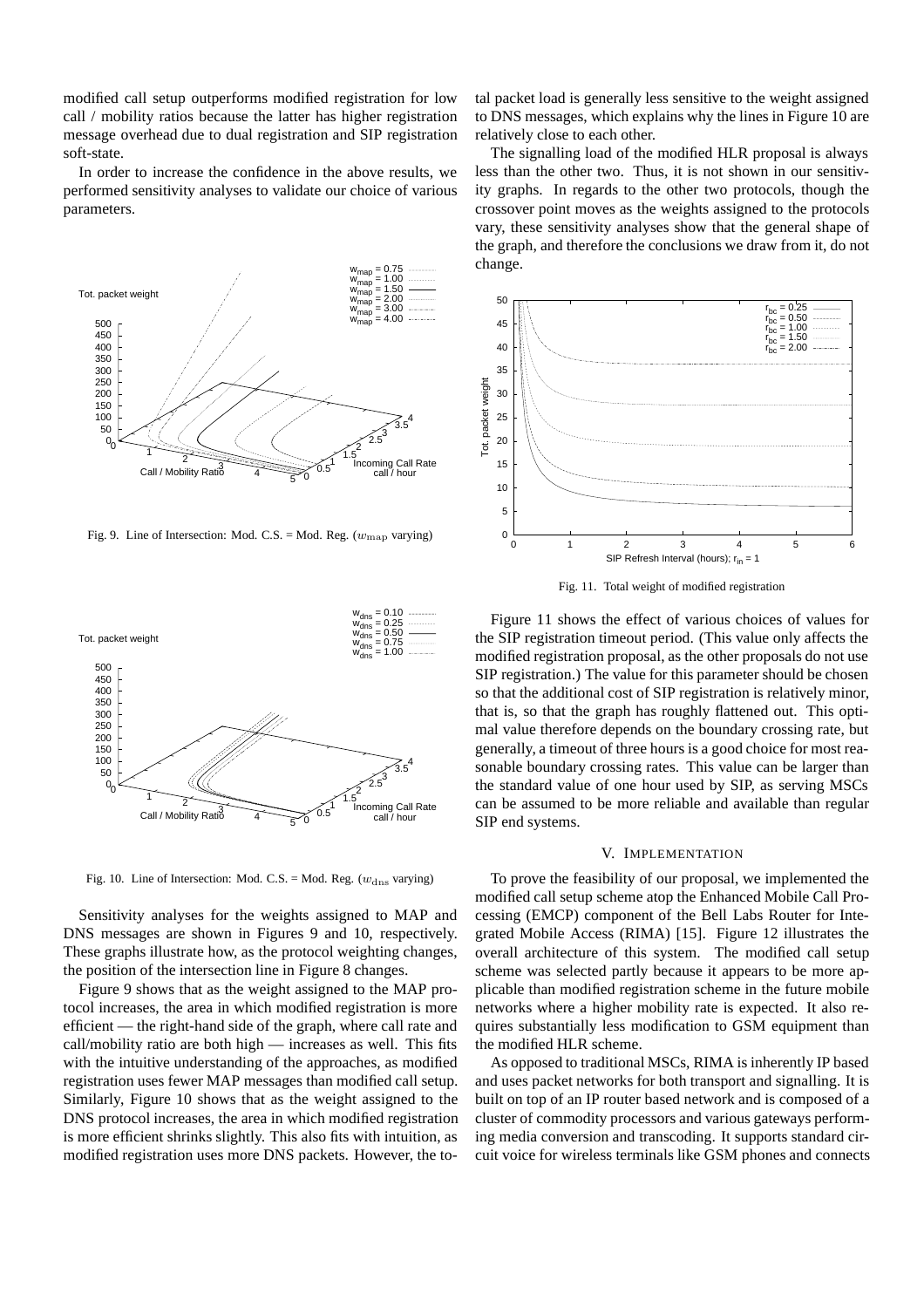

Fig. 12. RIMA-based Network

to existing circuit networks like the PSTN. It was designed with the idea in mind of connecting to packet voice networks like the Internet.

RIMA provides wireless access to mobile users through a packet based wireless access network. A RIMA network has four major components: a Base Station Controller (BSC), a PSTN media gateway (PSTN-GW), an RTP media gateway (RTP-GW), and the EMCP call processing engine, connected *via* an IP network.

Each BSC has an IP interface and translates voice and signalling information between circuit and packet format. It serves as a media gateway translating between circuit voice and RTP/IP packet voice. With respect to signalling, it terminates the standard GSM interface towards mobile devices to accommodate existing radio networks and tunnels these signals in IP packets on the RIMA wireless access packet network.

A PSTN-GW performs media conversion between RTP/IP packet voice in the RIMA access network and circuit voice over the PSTN. It is controlled by the call processing engine, and it may perform possible transcodings between different coding schemes such as compressed wireless (e.g. GSM speech) and PCM (e.g.  $(\mu$ -law).

We added the RTP-GW to provide RIMA with media connections to the Internet. Though the RIMA access network uses RTP internally, it was useful to centralize advanced functionality such as buffering, jitter adaptation, and handling of the Real-Time Control Protocol (RTCP) into a single location. In this way, other RIMA entities do not need to support the entire suite of complex RTP behavior. The RTP-GW also performs transcoding between coding schemes as necessary, if for example a remote SIP endpoint does not indicate support for GSM encoding but wishes only to send and receive PCM. We implemented this gateway using the Bell Labs RTPlib [20] library, which we ported to the same single-board computers as the PSTN-GW.

RIMA's MSC and VLR functionality is realized by the EMCP call processing engine, whose structure is shown in Figure 13. It is deployed on a cluster of commodity processors such as workstations or single board computers. The engine is separated from the IP media transport network and can be viewed as a signalling gateway by IP telephony networks. It consists of a collection of



Fig. 13. Structure of EMCP Call Processing Engine

functionally distributed servers. Call processing and mobility management tasks are accomplished by their collaboration.

The call processing engine is comprised of two server classes: core servers and interworking managers (IMs). Core servers perform call processing and mobility management tasks common to any wireless system. Interworking managers act as protocol gateways to internal core servers, isolating them from external signalling protocols thereby allowing the core servers to evolve independently of these protocols.

There are three core servers: a channel server, a connection server, and a user call server (UCS). The channel server manages switching device resources, such as transport channels and DSPs for vocoding, allocated during call setup and deallocated during call release. The connection server coordinates the allocation of channel resources to establish an end-to-end connection. The UCS maintains information on the registration status of mobile devices currently located within the service area of the RIMA system and records call activities involving a particular mobile device. The UCS also handles other mobility management tasks such as paging, handover, mobile user authentication, and ciphering.

Interworking managers allow core servers to accommodate different sets of standard interfaces. As originally developed, EMCP has interworking managers supporting the GSM A standard protocol between an MSC and a BSC (IM-GSM-A), GSM MAP to the HLRs (IM-GSM-MAP), and ISUP to the PSTN (IM-ISUP). To realize the architecture described in this paper, we added a new interworking manager, IM-SIP, which supports SIP towards the Internet. Implementing this IM was straightforward. Due to the modularity of the EMCP architecture, IM-SIP could use the same interfaces as IM-ISUP. Because we chose the modified call setup model, we did not have to alter EMCP's registration procedures.

For the Home SIP Proxy, we extended an experimental Bell Labs SIP proxy server and registrar to allow it to communicate with an HLR. This proxy server was programmed to recognize that certain blocks of addresses corresponded to GSM users. For these numbers it invokes a special procedure in which it asks